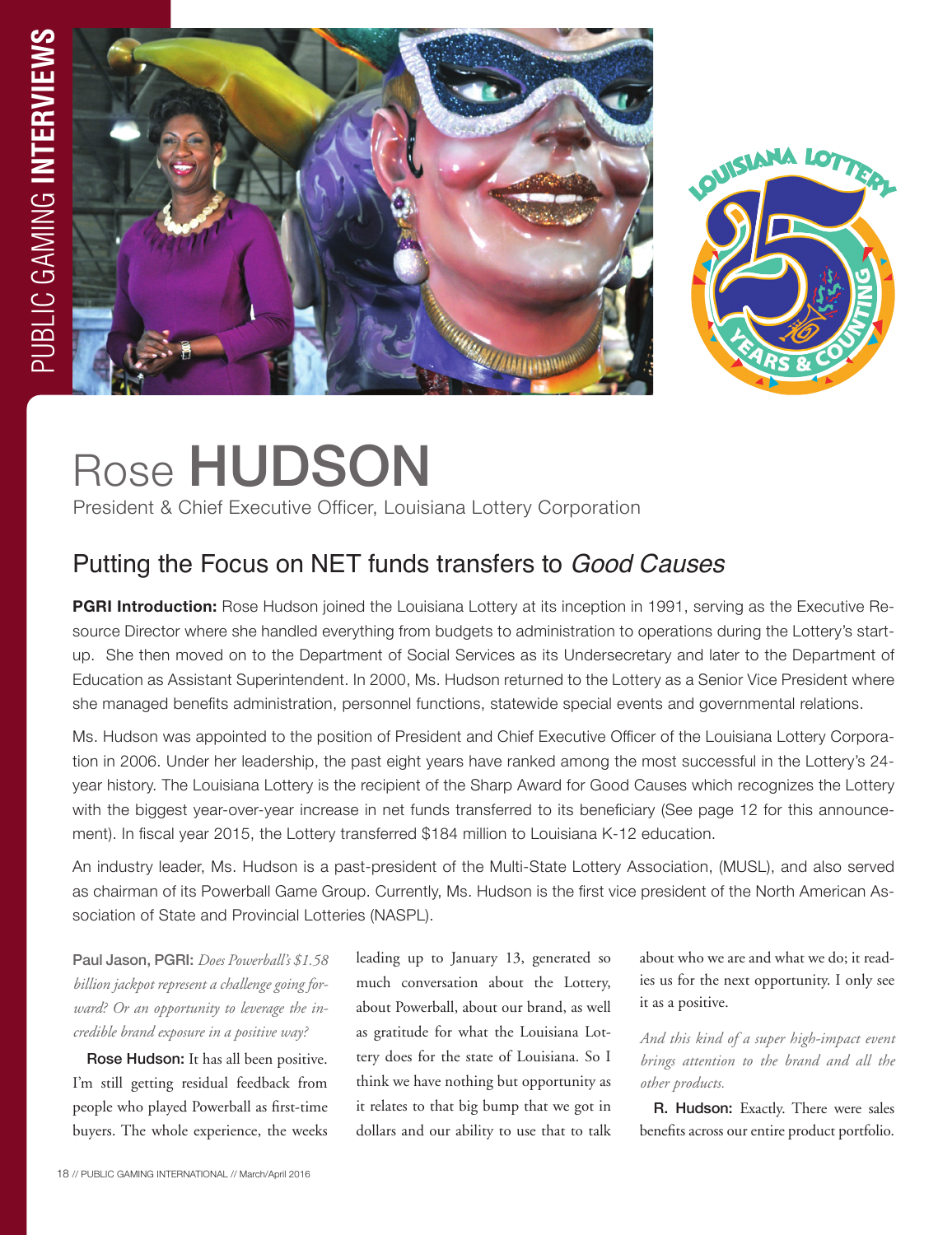There were also tremendous goodwill benefits in terms of chatter about our organization, what we do, who we are and the support the Lottery gives to public education. We took advantage of the media attention that the jackpot attracted to really highlight the 35% plus that goes to K-12 education.

> Our mission is not to simply grow sales. It's to grow net funds to our beneficiary in a responsible way.

It was a wonderful confluence of events. Sales trended high the first half of the fiscal year. Then the record jackpot hits in the middle of the year, creating a wonderful media event for our brand and products. And now the Louisiana Lottery is headed into its 25th year of operation. So we can add our 25th anniversary to the wonderful story of the Lottery in 2016.

*Congratulations for winning the Sharp Award for Good Causes. That is a wonderful accomplishment in light of the 35% of gross revenue minimum that you're required to turn over to Good Causes. That is the highest in the country, though there are one or two other states required to turn over that same percentage. Does that inhibit your ability to maximize net revenues to the Lottery's beneficiaries?*

R. Hudson: Of course it imposes a discipline that limits increases to our prizepayout percentage. Our top-line sales may not grow as much as a result, but we have learned to be innovative and resourceful to work within those constraints and fulfill the primary objective, which is not to increase sales necessarily, but to maximize revenue for Louisiana as well as promote a responsible approach to recreational gaming.

*Hence, the Louisiana Lottery won the Sharp Award that recognizes the largest year-over-*

#### *year increase in net revenues.*

R. Hudson: We are extremely proud of the work we've done to strategically manage resources to control costs and maximize state transfers; however it should be acknowledged that a lump-sum transfer of unclaimed prize monies helped contribute to that increase in net funds. Even so, the Lottery has increased its net transfers year over year for the last five years. We have a very systematic and disciplined planned approach to inching-up our scratchoff prize payout. Right now, we are at a 62.75% prize-payout. We try to preserve a little wiggle room to be able to fund special promotions, and we work hard to avoid training players to expect everincreasing prize-payout percentages. After all, our mission is not to simply grow sales. It's to grow net funds to our beneficiary in a responsible way. Another way we do this is by focusing on efficiency in operations and ROI on advertising and promotional expenditures.

This approach has enabled us to increase instant sales by 40% over the last five years and keep administrative costs less than 5% of gross revenues. There is always room to grow, but we prefer a gradual and steady pace—it's a model that has worked for Louisiana.

*I am amazed at the outspoken support you always seem to get from your winners. Do you do anything special to get your winners to feel good about stepping up to be such great ambassadors for the Lottery?* 

R. Hudson: Winner awareness is the cornerstone of our public relations program because the excitement of winners is truly contagious. The thought that everyone has an equal chance to be a winner is really the heartbeat of the lottery-playing experience. Winners are magnets for conversation and built-in product testimonials. We harvest that goodwill, invite players to talk about their winning experience, including where they bought their ticket, how they feel and what they plan to do with the money. That's a kind of publicity that we couldn't even begin to pay for.

It is part of our corporate culture for everyone to embrace the full mission of the Lottery. As an enterprise with about 125 full-time employees, everyone is held accountable for their performance on their specific assignments. But everyone is also encouraged to have a genuine appreciation for the over-arching mission of the Lottery and to dedicate themselves to the fulfilment of that mission. You know, it is human nature to want to connect with a purpose that is bigger than ourselves. Everyone enjoys the feeling of working together for a cause that we can all be proud of. That's why our regional managers and regional office staff really go the extra mile to make our winners feel good about their role in the cause of the Louisiana Lottery. Our regional reps enjoy their role as deputized members of the PR staff and work hard to capture winner stories. Of course, winners already feel good about the Lottery because they've just won! So it's just a matter of tapping into that excitement and encouraging them to share their joy with others. Then we do everything we can to capture and publicize their excitement with videos, news releases, website banners, social media posts, and all the other tools in our box that allow us to tell their stories.

*That's very interesting what you just said. It takes a big effort and real leadership for an enterprise to engage everyone in the big-picture mission. Easier said than done.*

R. Hudson: Actually, our regional staff love it. They feel a powerful sense of accomplishment when a winner agrees to have their picture taken in front of the green screen with that oversized check. We all get to experience the joy that the winner feels and know that we serve a good cause that also brings such rewarding experiences to the recipients of Lottery funding as well as to the winners. So, yes, winner awareness is very important to us.

*"The Big Deal" website campaign is so cool. How does it work?*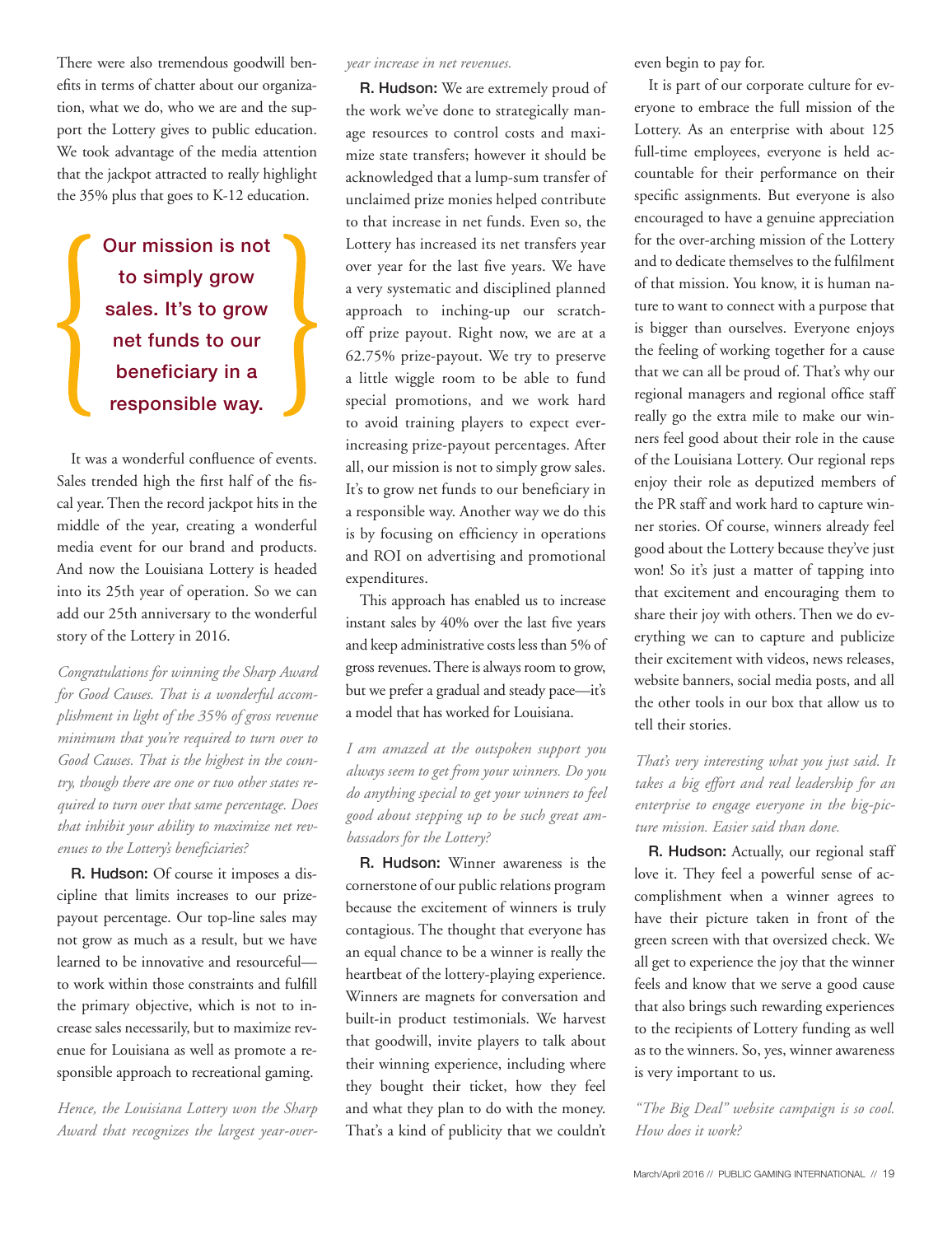R. Hudson: The Big Deal is a regular web-based news show inspired by the You-Tube channel type format, a subscription service. Our own Communications and Graphics departments produce it themselves. They come up with interesting story angles, tape video nuggets including outside interviews and then produce accompanying computer generated graphics to provide the latest Louisiana Lottery news. The general public is a voracious consumer of news and that's just what this is. It's news that also promotes all the wonderful things that Lottery does for everyone.

### *Do you see a positive trend-line for viewership of The Big Deal?*

R. Hudson: Oh yes! We monitor the metrics closely and make adjustments to length, topics and format to encourage viewers to watch to the end. And the benefits of it apply internally as well as externally. Our own staff members enjoy it as much as anyone and feel more connected to the company being "in the know." It has become a vehicle to educate and inspire all of us as well as the general public.

# *That would seem to loop into the ways in which you get all the people in the organization excited about your mission.*

R. Hudson: The culture of the organization is so important to us. We hope our enthusiasm is communicated to all our stakeholders and players. The Big Deal has proven to be a very effective tool to get that message across.

Achieving your mission is no longer about management by fiat and passing down mandates from on high. Now more than ever, leadership is about engagement and affiliation—helping people to feel a genuine sense of belonging, purpose and pride of who you are and what you stand for.

*You also seem to make a special effort to integrate cultural and Louisiana–specific connections for your consumer. Louisiana has a unique and rich cultural heritage. Do you make a special effort to connect that with the Lottery brand?* 

R. Hudson: I think all lotteries try to connect with their market-specific culture. We certainly do. We have enjoyed had great success with our Louisiana-themed scratch-off tickets. Recently, our \$2 game Spice It Up!, a partnership with a food company called Tony Chachere's Creole Seasoning, won the best instant game of 2015 at NASPL. It indexed at 151 for us, so it was a good ticket for us in a lot of ways. When we have a successful product like that, we leverage the value through as many different channels and media as we can to extend the excitement. The game was featured in The Big Deal web-cast where we showcased a behind-thescenes look at the operations of Tony Chachere's plant, including their unique style of product development, marketing, logistics, manufacturing, etc. We engaged social media to talk to our fans about how they use the product. We gave out Tony Chachere gift packs to winners. We are always exploring local companies to partner with.

The New Orleans Saints football team is our big-brand affiliation. Over the last seven years, we have seen great success with special second-chance Saints experiential prizes and promotions in those games.

In the past, we sponsored an art contest through our Office of Cultural Recreation and Tourism for a Mardi Gras ticket design, picked an artist from Louisiana, and used the as a jumping-off point to celebrate Louisiana—the art, music and all that's special about Louisiana. We also partner with as many festivals as we can. Those are fabulous venues to connect our brand with the local culture and the people directly. I think it's true what you said—Louisiana does provide lots of opportunities for us to connect our brand with the local culture.

#### *How do you use social media to promote Lottery?*

R. Hudson: We use Facebook to engage fans and discern what appeals to them, such as what they follow, what are their likes and dislikes. That helps us determine what could be next for us in terms of brand partnerships and promotional strategies. I'm not the expert on Instagram but that too is being used to great effect. Our social media team is definitely being challenged to push the edge of the envelope. They give special attention to developing the tools to measure the results and continually improve the effectiveness of our social media initiatives.

We always tend towards telling a story and providing entertainment more than selling a product. For instance, we featured a family of six different emojis for our Valentine's game called Love To Win. We conducted an emojigram promotion on Twitter that enabled followers to use our hashtag #lovetowin to send an emoji to a friend. They tweeted to their friends and we selected some of the tweets to put up on billboards across the state. Instead of directly promoting the game, the billboards promoted the players. We featured this billboard campaign on our website and gave away Valentine's themed prize packages to both the player and their tagged friend if their entry tweet was selected. The number of Twitter followers over the two-week campaign more than doubled our typically monthly growth because our followers were engaging their followers and friends. Driving along and looking for the possibility that your tweet might be seen on a billboard, or what other players had to tweet about, was also great fun for everyone.

*You do such a great job at creating a story that promotes the brand. Do you spend more resources on building the brand than promoting specific games or the hope and dream of a life-changing event?* 

R. Hudson:We must adhere to strict marketing guidelines that do not allow us to explicitly appeal to the change-your-life theme. That is why we talk about a reason to smile, brand building, and cultural affiliations. Our story is more about entertainment and fun than how winning the jackpot changes your life. We feel good about the position that the Louisiana Lottery has carved out for itself in the local culture. In the end, the value proposition of our games as a fun diversion and cultural affiliation may even prove to be a more a sustainable business strategy than